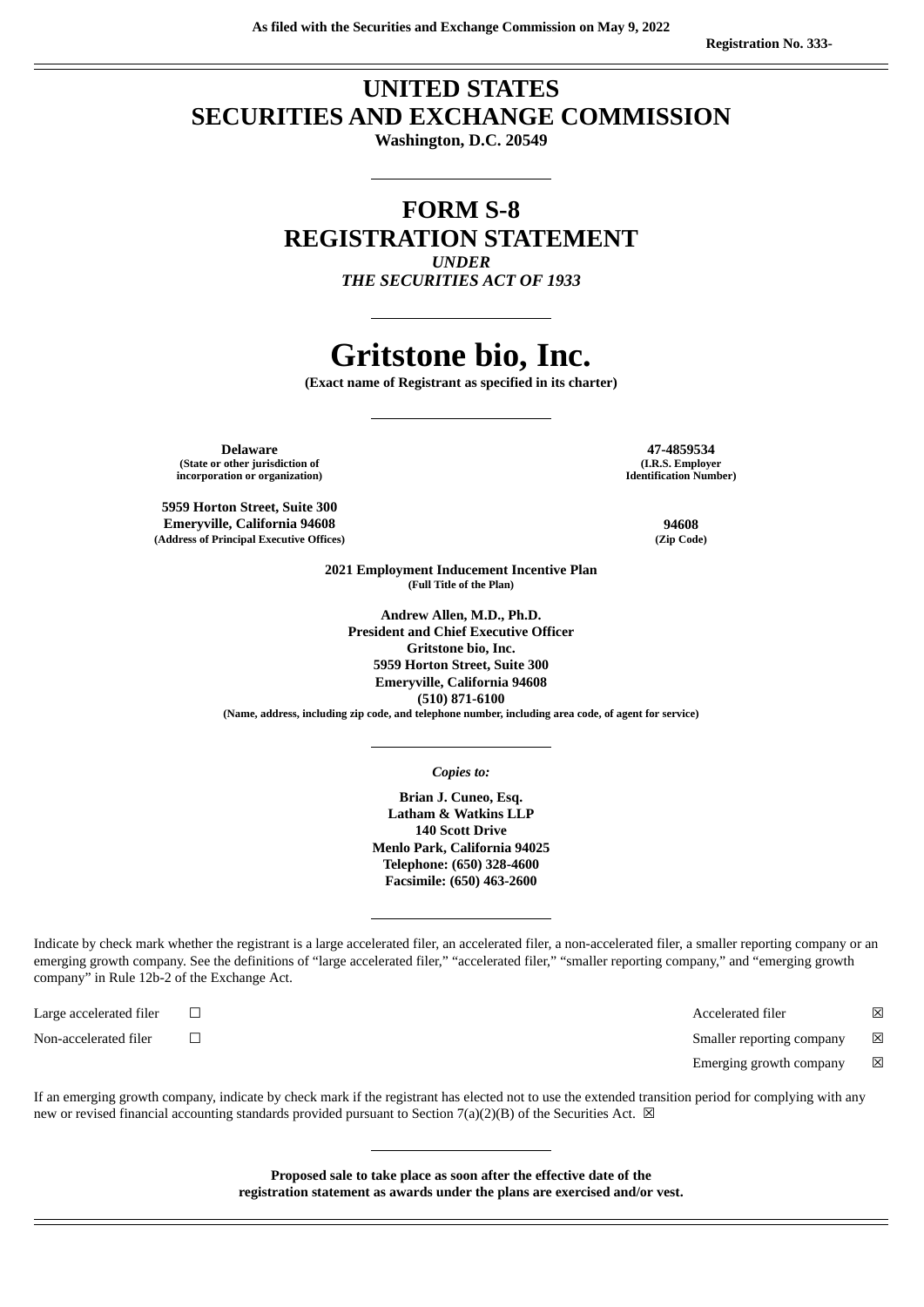#### **REGISTRATION OF ADDITIONAL SECURITIES**

By a registration statement on Form S-8 filed with the Securities and Exchange Commission (the "SEC") on May 6, 2021 (File No. 333-255847) (the "Original Registration Statement"), Gritstone bio, Inc. (the "Registrant") registered 790,400 shares of common stock, par value \$0.0001 per share (the "Common Stock"), issuable under the 2021 Employment Inducement Incentive Plan (the "2021 Plan"). The Registrant is hereby registering an additional 700,000 shares of Common Stock issuable under the 2021 Plan which shares are now available for grant.

### **INCORPORATION BY REFERENCE OF CONTENTS OF REGISTRATION STATEMENT ON FORM S-8**

Pursuant to Instruction E of Form S-8, the contents of the Original Registration Statement are incorporated by reference in this registration statement on Form S-8.

## **INFORMATION REQUIRED IN THE SECTION 10(a) PROSPECTUS**

The information called for in Part I of Form S-8 is not being filed with or included in this Form S-8 (by incorporation by reference or otherwise) in accordance with the rules and regulations of the SEC.

#### **Item 8. Exhibits.**

| Exhibit<br>Number | <b>Exhibit Description</b>                                                                |         | <b>Incorporated by Reference</b><br>Form<br>Date |      | Filed<br>Herewith |
|-------------------|-------------------------------------------------------------------------------------------|---------|--------------------------------------------------|------|-------------------|
| 4.1(a)            | Amended and Restated Certificate of Incorporation.                                        | $8-K$   | $10 - 2 - 18$                                    | 3.1  |                   |
| 4.2(b)            | Certificate of Amendment to Amended and Restated Certificate of Incorporation             | 8-K     | $5 - 6 - 21$                                     | 3.1  |                   |
| 4.2               | <b>Amended and Restated Bylaws.</b>                                                       | $8-K$   | $5 - 6 - 21$                                     | 3.2  |                   |
| 4.3               | Form of Common Stock Certificate.                                                         | $S-1/A$ | $9 - 17 - 18$                                    | 4.2  |                   |
| 5.1               | Opinion of Latham & Watkins LLP.                                                          |         |                                                  |      | X                 |
| 23.1              | Consent of Independent Registered Public Accounting Firm.                                 |         |                                                  |      | X                 |
| 23.2              | Consent of Latham & Watkins LLP (included in Exhibit 5.1).                                |         |                                                  |      | X                 |
| 24.1              | Power of Attorney. Reference is made to the signature page to the Registration Statement. |         |                                                  |      | $\mathbf X$       |
| $99.1(a)$ #       | 2021 Employment Inducement Incentive Plan.                                                | $S-8$   | $5 - 6 - 21$                                     | 99.1 |                   |
| $99.1(b)$ #       | Form of Stock Option Agreement under the 2021 Employment Inducement Incentive Plan.       | $S-8$   | $5 - 6 - 21$                                     | 99.2 |                   |
| 99.1(c)#          | Form of Restricted Stock Unit Award Agreement under the 2021 Employment Inducement        |         |                                                  |      |                   |
|                   | <b>Incentive Plan.</b>                                                                    | $S-8$   | $5 - 6 - 21$                                     | 99.3 |                   |
| $99.1(d)$ #       | Form of Stock Award Agreement under the 2021 Employment Inducement Incentive Plan.        | $S-8$   | $5 - 6 - 21$                                     | 99.4 |                   |
| 107               | <b>Filing Fee Table</b>                                                                   |         |                                                  |      | X                 |

# Indicates management contract or compensatory plan.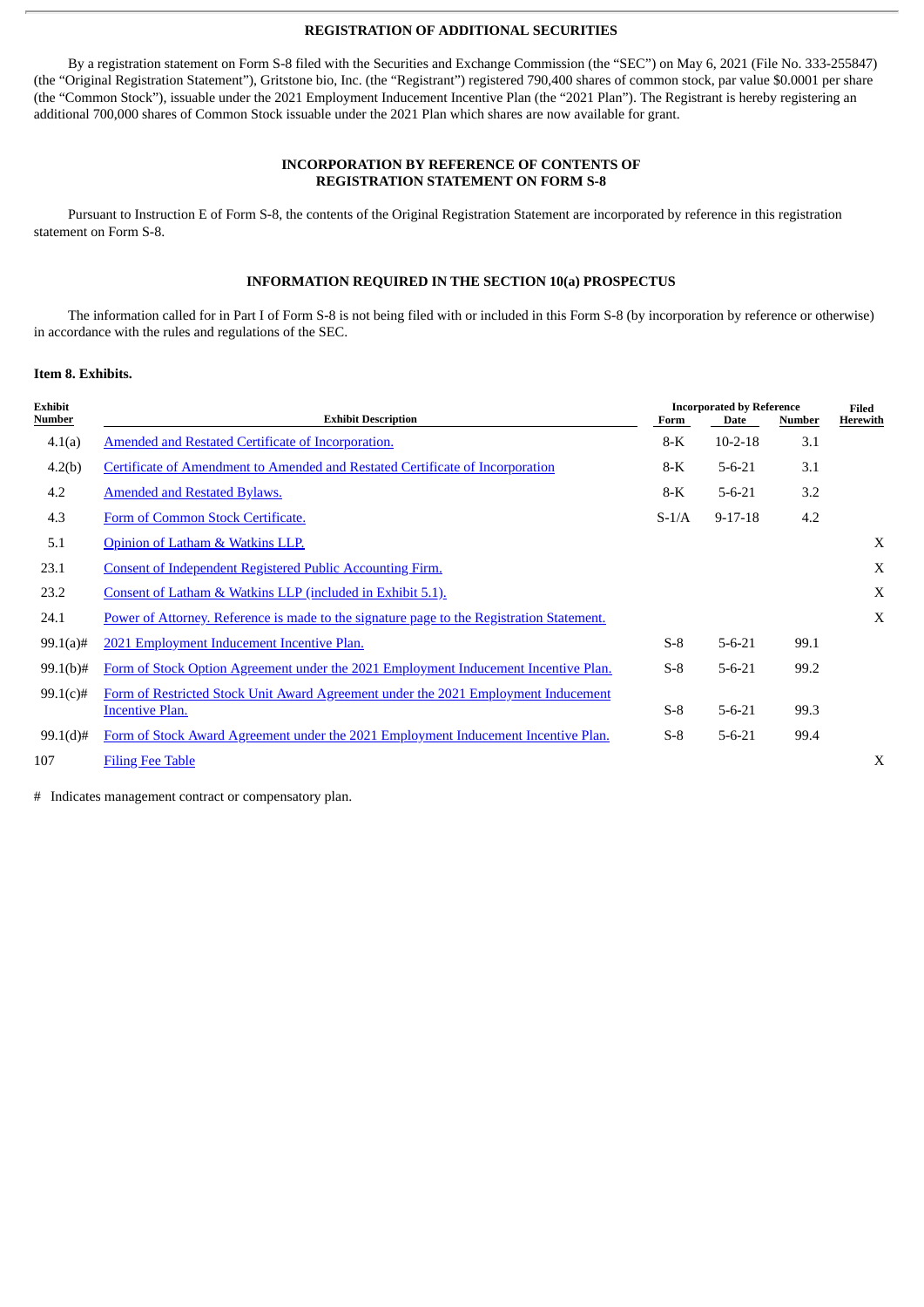#### **SIGNATURES**

<span id="page-2-0"></span>Pursuant to the requirements of the Securities Act of 1933, the Registrant certifies that it has reasonable grounds to believe that it meets all of the requirements for filing on Form S-8 and has duly caused this registration statement to be signed on its behalf by the undersigned, thereunto duly authorized, in the Emeryville, California, on this 9th day of May, 2022.

#### **Gritstone bio, Inc.**

By: /s/ Andrew Allen

Andrew Allen, M.D., Ph.D. *President and Chief Executive Officer*

#### **POWER OF ATTORNEY**

KNOW ALL PERSONS BY THESE PRESENTS, that each person whose signature appears below does hereby constitute and appoint Andrew Allen, M.D., Ph.D., Vassiliki Economides and Rahsaan Thompson and each of them, with full power of substitution and full power to act without the other, his or her true and lawful attorney-in-fact and agent to act for him or her in his or her name, place and stead, in any and all capacities, to sign any and all amendments (including post-effective amendments) to this registration statement, and to file this registration statement, with all exhibits thereto, and other documents in connection therewith, with the Securities and Exchange Commission, granting unto said attorneys-in-fact and agents, and each of them, full power and authority to do and perform each and every act and thing requisite and necessary to be done in order to effectuate the same as fully, to all intents and purposes, as they or he or she might or could do in person, hereby ratifying and confirming all that said attorneys-in-fact and agents, or any of them, may lawfully do or cause to be done by virtue hereof.

Pursuant to the requirements of the Securities Act of 1933, as amended, this registration statement has been signed by the following persons in the capacities and on the date indicated.

| <b>Signature</b>              | <b>Title</b>                                    | <b>Date</b> |  |
|-------------------------------|-------------------------------------------------|-------------|--|
| /s/ Andrew Allen              | President, Chief Executive Officer and Director | May 9, 2022 |  |
| Andrew Allen, M.D., Ph.D.     | (Principal Executive Officer)                   |             |  |
| /s/ Vassiliki Economides      | <b>Chief Financial Officer</b>                  | May 9, 2022 |  |
| Vassiliki Economides          | (Principal Financial Officer)                   |             |  |
| /s/ James Cho                 | <b>Chief Accounting Officer</b>                 | May 9, 2022 |  |
| James Cho                     | (Principal Accounting Officer)                  |             |  |
| /s/ Elaine Jones              | Chairperson of Our Board of Directors           | May 9, 2022 |  |
| Elaine Jones, Ph.D.           |                                                 |             |  |
| /s/ Clare Fisher              | Director                                        | May 9, 2022 |  |
| <b>Clare Fisher</b>           |                                                 |             |  |
| /s/ Steve Krognes             | Director                                        | May 9, 2022 |  |
| <b>Steve Krognes</b>          |                                                 |             |  |
| /s/ Naiyer A. Rizvi           | Director                                        | May 9, 2022 |  |
| Naiyer A. Rizvi, M.D.         |                                                 |             |  |
| /s/ Richard Heyman            | <b>Director</b>                                 | May 9, 2022 |  |
| Richard A. Heyman, Ph.D.      |                                                 |             |  |
| /s/ Shefali Agarwal           | Director                                        | May 9, 2022 |  |
| Shefali Agarwal, M.D., M.P.H. |                                                 |             |  |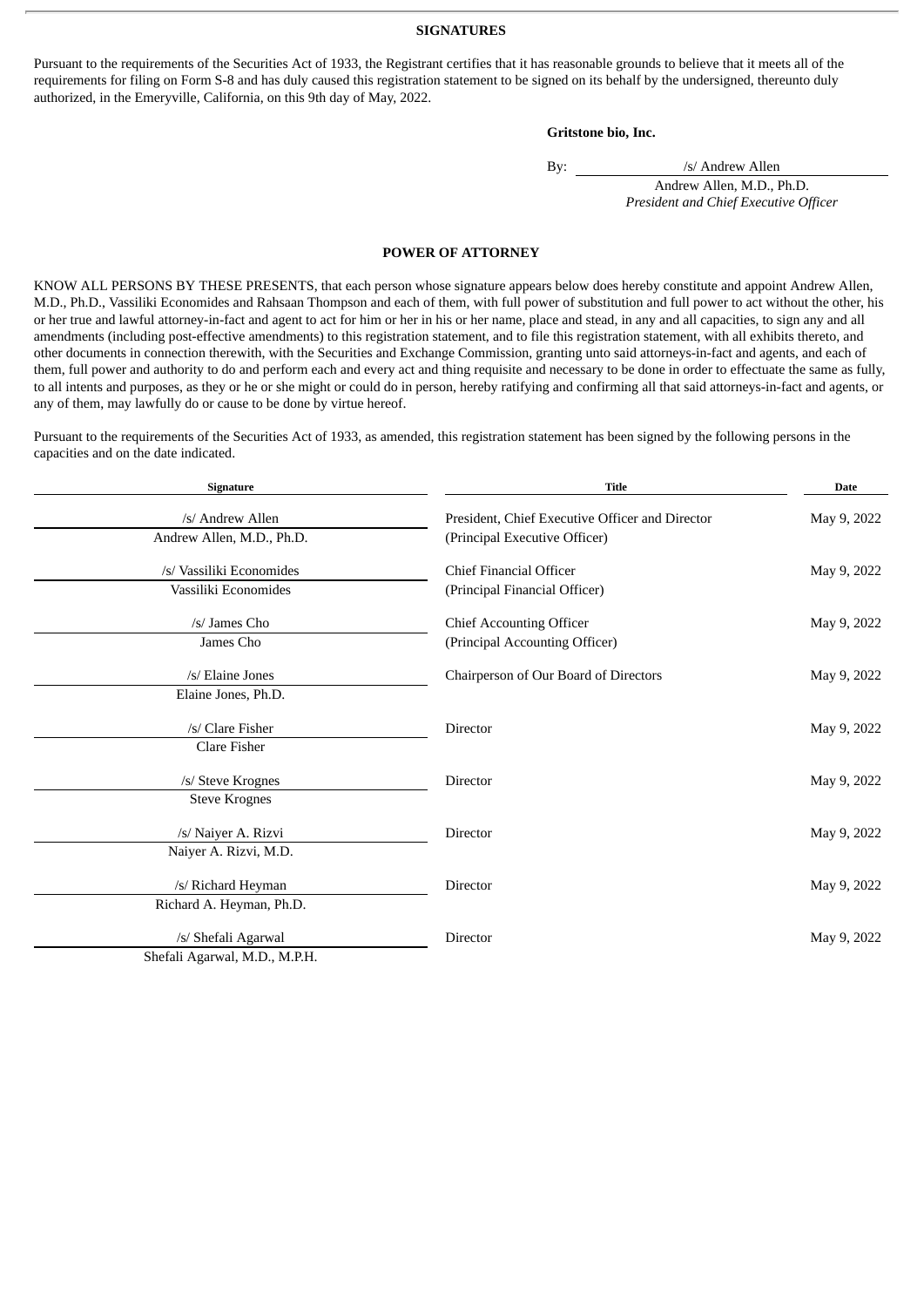# <span id="page-3-0"></span>**LATHAM&WATKINSUP**

May 9, 2022

Gritstone bio, Inc. 5959 Horton Street, Suite 300 Emeryville, CA 94608

Re: Registration Statement on Form S-8; 700,000 shares of Common Stock of Gritstone bio, Inc., par value \$0.0001 per share

Ladies and Gentlemen:

We have acted as special counsel to Gritstone bio, Inc., a Delaware corporation (the "*Company*"), in connection with the registration by the Company of an aggregate of 700,000 shares of common stock of the Company, par value \$0.0001 per share (the "*Shares*"), issuable under the Company's 2021 Employment Inducement Incentive Plan (the "*2021 Plan*").

The Shares are included in a registration statement on Form S-8 under the Securities Act of 1933, as amended (the "*Act*"), filed with the Securities and Exchange Commission (the "*Commission*") on May 9, 2022 (the "*Registration Statement*"). This opinion is being furnished in connection with the requirements of Item 601(b)(5) of Regulation S-K under the Act, and no opinion is expressed herein as to any matter pertaining to the contents of the Registration Statement or the related prospectuses, other than as expressly stated herein with respect to the issuance of the Shares.

As such counsel, we have examined such matters of fact and questions of law as we have considered appropriate for purposes of this letter. With your consent, we have relied upon certificates and other assurances of officers of the Company and others as to factual matters without having independently verified such factual matters. We are opining herein as to the General Corporation Law of the State of Delaware (the "*DGCL*"), and we express no opinion with respect to any other laws.

140 Scott Drive Menlo Park, California 94025 Tel: +1.650.328.4600 Fax: +1.650.463.2600 www.lw.com

FIRM / AFFILIATE OFFICES<br>Austin Moscow<br>Beiling Munich Austin Moscow Beijing Munich Boston New York<br>Brussels Orange Co Orange County<br>Paris Century City<br>
Chicago Riyadh Chicago<br>Dubai<br>Düsseldorf Dubai San Diego Düsseldorf San Francisco Frankfurt Seoul Hamburg Shanghai<br>Hong Kong Silicon V Hong Kong Silicon Valley<br>Houston Singapore Houston Singapore London Tel Aviv Los Angeles Tokyo<br>Madrid Washii Washington, D.C. Milan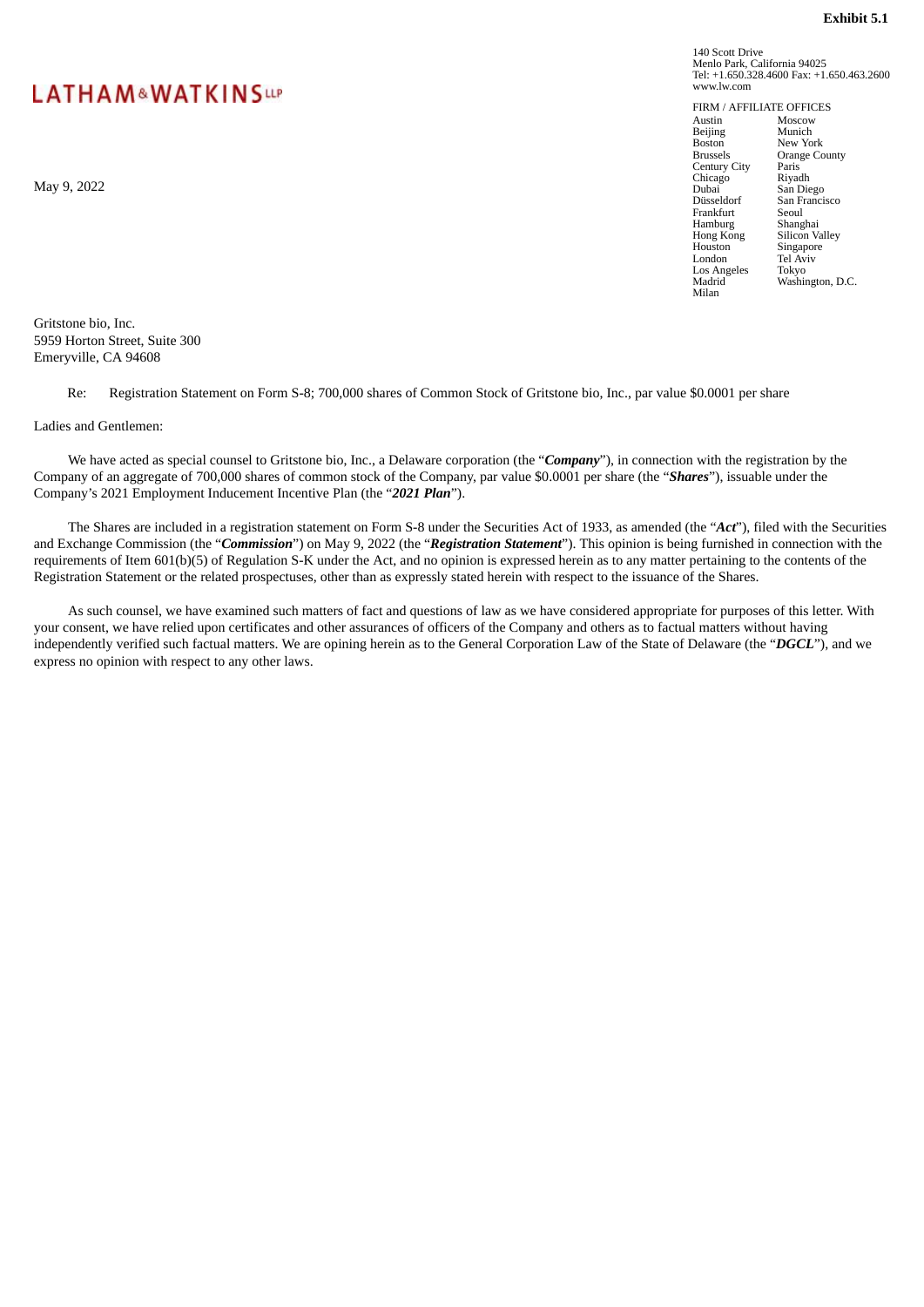## **May 9, 2022 Page 2**

## **LATHAM&WATKINSW**

Subject to the foregoing and the other matters set forth herein, it is our opinion that, as of the date hereof, when the Shares shall have been duly registered on the books of the transfer agent and registrar therefor in the name or on behalf of the purchasers and have been issued by the Company against payment therefor in the circumstances contemplated by the 2021 Plan, assuming in each case that the individual issuances, grants or awards under the 2021 Plan are duly authorized by all necessary corporate action and duly issued, granted or awarded and exercised in accordance with the requirements of law and the applicable 2021 Plan (and the agreements and awards duly adopted thereunder and in accordance therewith), the issue and sale of the Shares will have been duly authorized by all necessary corporate action of the Company, and the Shares will be validly issued, fully paid and nonassessable. In rendering the foregoing opinion, we have assumed that the Company will comply with all applicable notice requirements regarding uncertificated shares provided in the DGCL.

This opinion is for your benefit in connection with the Registration Statement and may be relied upon by you and by persons entitled to rely upon it pursuant to the applicable provisions of the Act. We consent to your filing this opinion as an exhibit to the Registration Statement. In giving such consent, we do not thereby admit that we are in the category of persons whose consent is required under Section 7 of the Act or the rules and regulations of the Commission thereunder.

Very truly yours,

/s/ Latham & Watkins LLP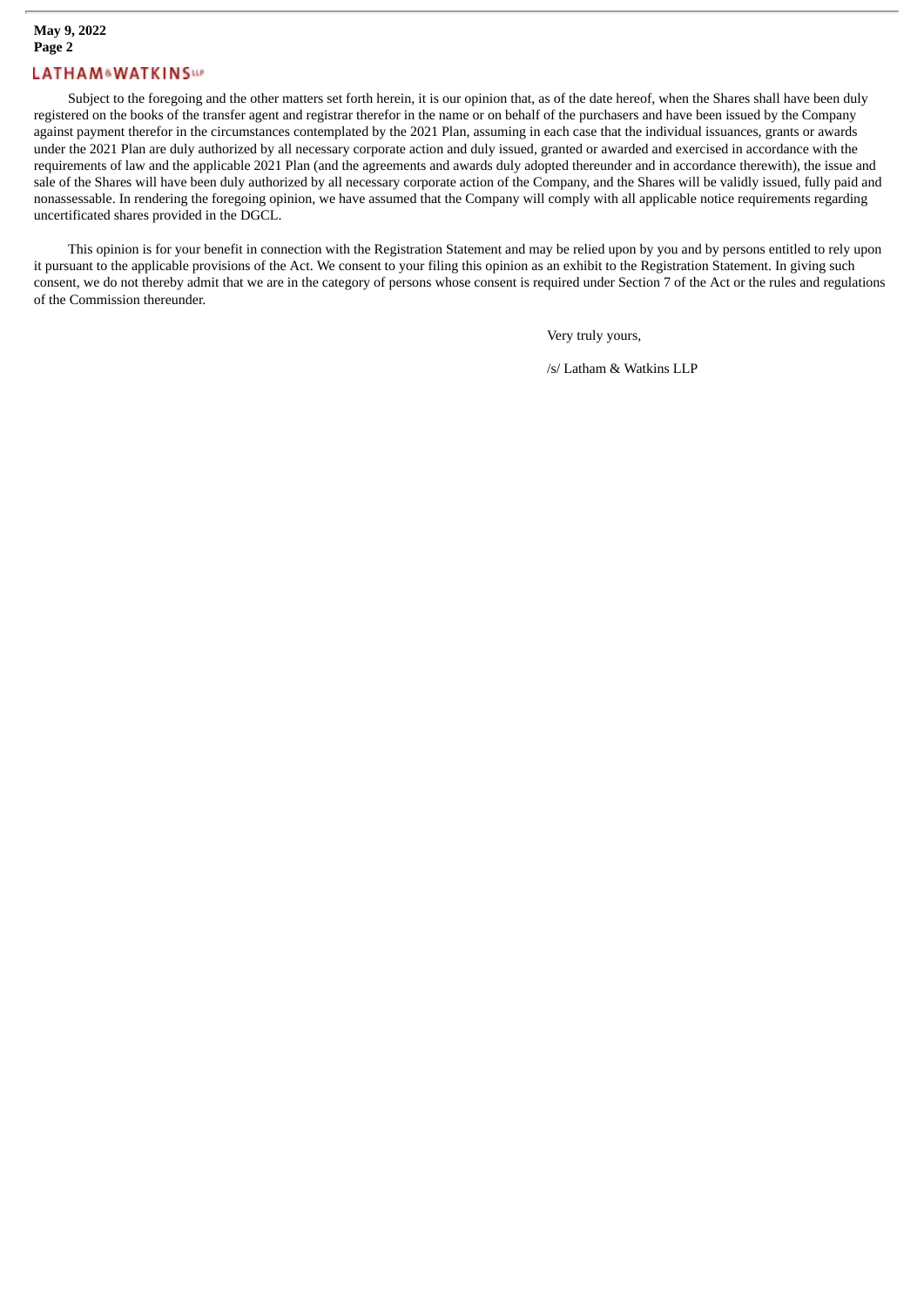### **Consent of Independent Registered Public Accounting Firm**

<span id="page-5-0"></span>We consent to the incorporation by reference in the Registration Statement (Form S-8) pertaining to the 2021 Employee Inducement Incentive Plan of Gritstone bio, Inc. of our report dated March 10, 2022, with respect to the consolidated financial statements of Gritstone bio, Inc. included in its Annual Report (Form 10-K) for the year ended December 31, 2021, filed with the Securities and Exchange Commission.

/s/ Ernst & Young LLP

Redwood City, California May 5, 2022